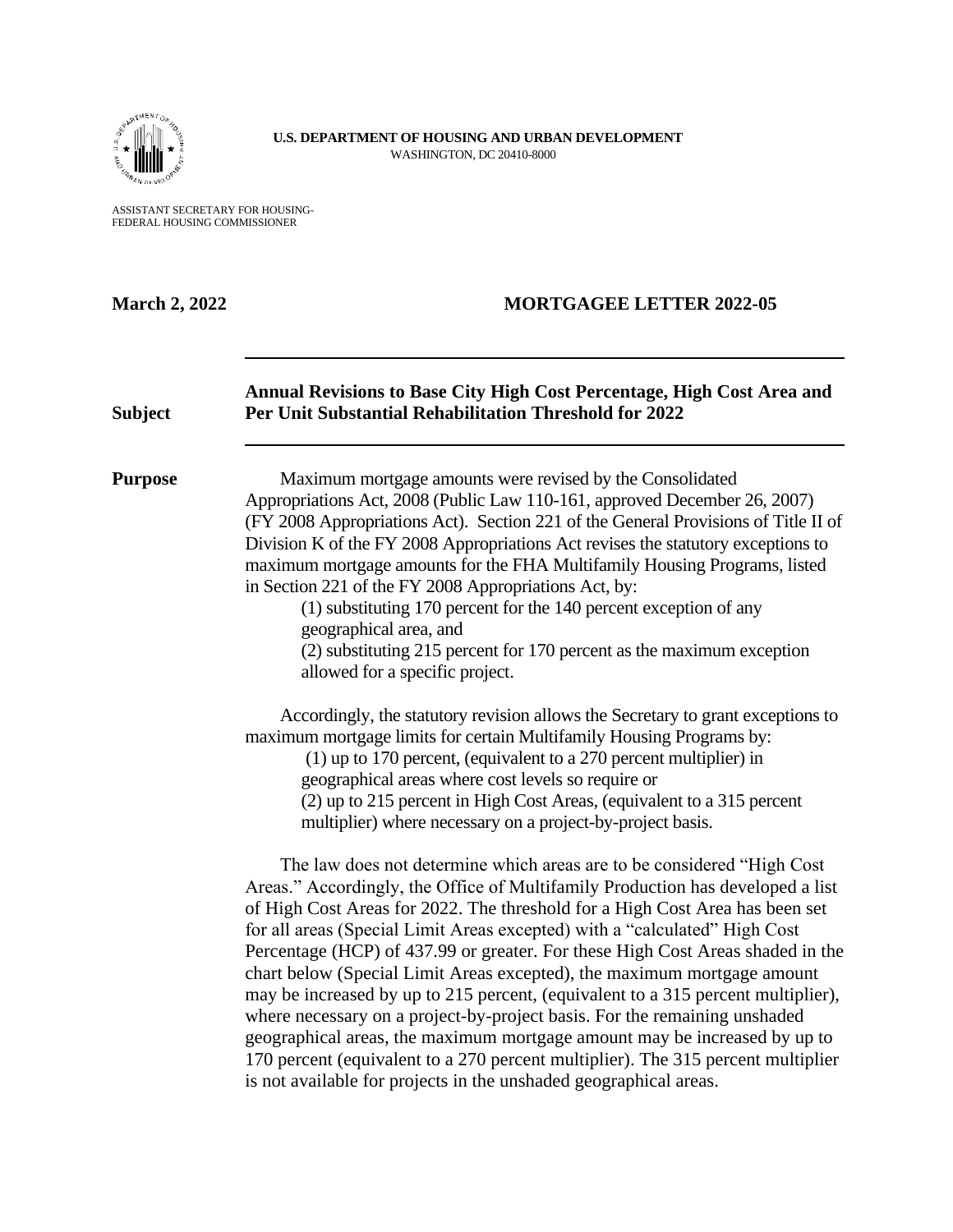The attached designated Annual Base City High Cost Percentages and High Cost Areas are effective January 1, 2022, for FHA multifamily mortgage insurance Firm Commitment applications and for amendments which have not been initially endorsed. The area multiplier is to be used for all localities in the state if only one city has been named in any state. If multiple cities are named in any state, use the multiplier for the city closest to the location of the city named in this Mortgagee Letter.

### **Per Unit Limit for Substantial Rehabilitation for Calendar Year 2022**

The 2016 Multifamily Accelerated Processing (MAP) Guide established a base amount of \$15,000 per unit to define substantial rehabilitation for FHA insured loan programs. Section 5.1.2.A.2.b of the [2020 MAP Guide](https://www.hud.gov/program_offices/administration/hudclips/guidebooks/hsg-gb4430) requires that this base amount be annually adjusted for inflation based on the percentage change published by the Bureau of Labor Statistics of the Department of Labor or other inflation cost index. Accordingly, the 2022 base amount per dwelling unit to determine substantial rehabilitation for FHA insured loan programs is \$16,983 and was calculated using the CPI-U cost index increase of 4.2 percent as applied to the previous year's base amount.

#### **Special Limit Areas**

Guam, the U.S. Virgin Islands, and the states of Alaska and Hawaii are Special Limit areas. The HCP for Special Limit Areas is 405 percent.

> Lopa P. Kolluri Principal Deputy Assistant Secretary for the Office of Housing - Federal Housing Administration

\_\_\_\_\_\_\_\_\_\_\_\_\_\_\_\_\_\_\_\_\_\_\_\_\_\_\_\_\_\_\_\_\_

Attachment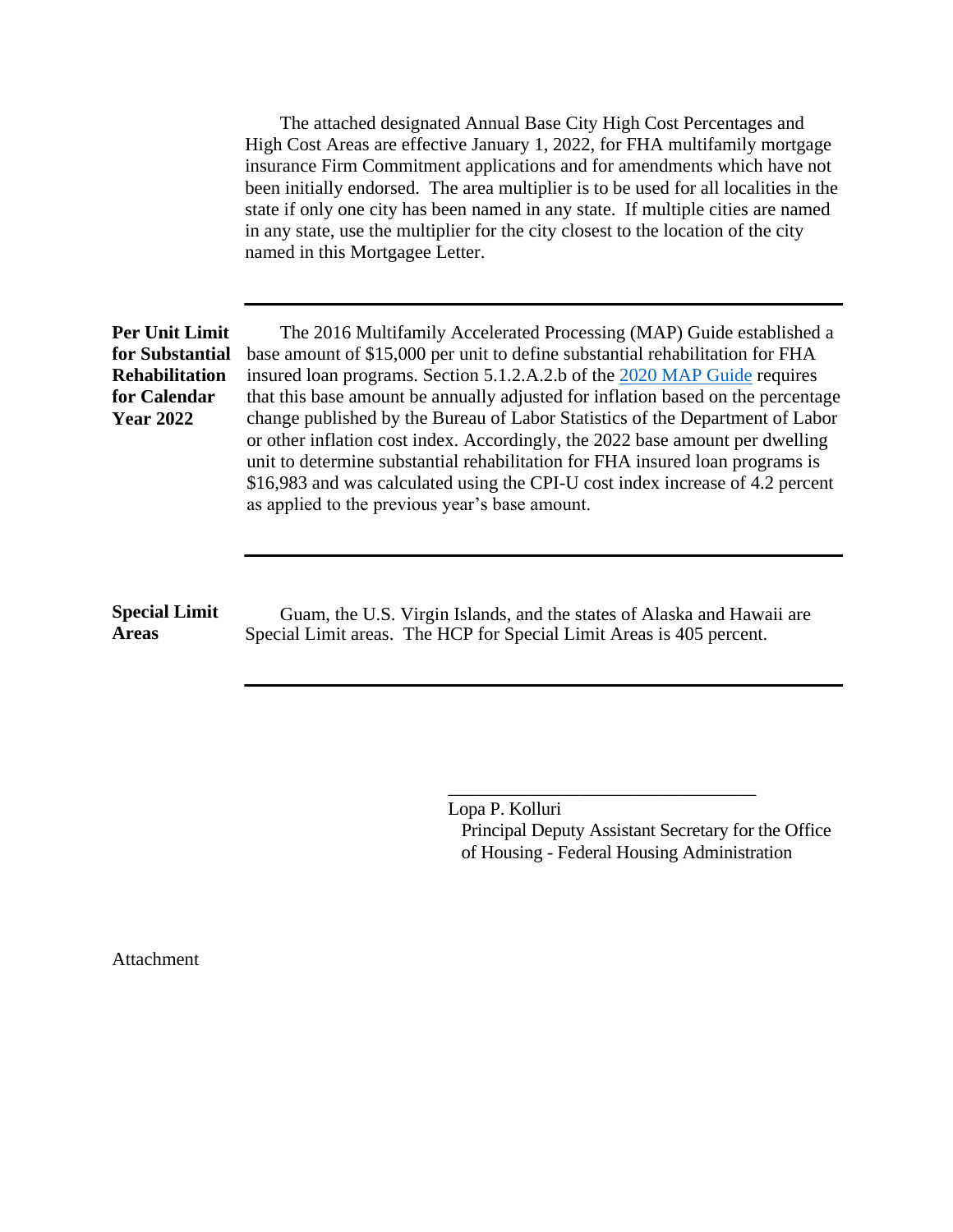# **FHA MULTIFAMILY STATUTORY MORTGAGE PROGRAMS BASE PERCENTAGES FOR HIGH COST AREAS – EFFECTIVE JANUARY 2022**

| <b>WESTERN REGION</b>                      | <b>High Cost</b><br>Percentage |
|--------------------------------------------|--------------------------------|
| San Francisco CA - Western Regional Office | 270%                           |
| Los Angeles CA                             | 270%                           |
| Sacramento CA                              | 270%                           |
| San Diego CA                               | 270%                           |
| Santa Ana CA                               | 270%                           |
| Anchorage AK*                              | 405%                           |
| Guam*                                      | 405%                           |
| Phoenix AZ                                 | 270%                           |
| <b>Denver CO (Satellite Office)</b>        | 270%                           |
| <b>Boise ID</b>                            | 270%                           |
| Honolulu HI*                               | 405%                           |
| Helena MT                                  | 270%                           |
| Fargo ND                                   | 270%                           |
| Las Vegas NV                               | 270%                           |
| Portland OR                                | 270%                           |
| <b>Sioux Falls</b>                         | 270%                           |
| Salt Lake City UT                          | 270%                           |
| Seattle WA                                 | 270%                           |
| Spokane WA                                 | 270%                           |
| Casper WY                                  | 270%                           |

| <b>SOUTHWEST REGION</b>                  | <b>High Cost</b><br>Percentage |
|------------------------------------------|--------------------------------|
| Ft. Worth TX – Southwest Regional Office | 270%                           |
| Dallas TX                                | 270%                           |
| <b>Houston TX</b>                        | 270%                           |
| Lubbock TX                               | 270%                           |
| San Antonio TX                           | 270%                           |
| Little Rock AR                           | 270%                           |
| Des Moines IA                            | 270%                           |
| Topeka KS                                | 270\%                          |
| New Orleans, LA                          | 270%                           |
| Shreveport LA                            | 270%                           |
| <b>Kansas City MO (Satellite Office)</b> | 270%                           |
| St. Louis MO                             | 270%                           |
| Omaha NE                                 | 270\%                          |
| Albuquerque NM                           | 270%                           |
| Oklahoma City OK                         | 270%                           |
| Tulsa OK                                 | 270%                           |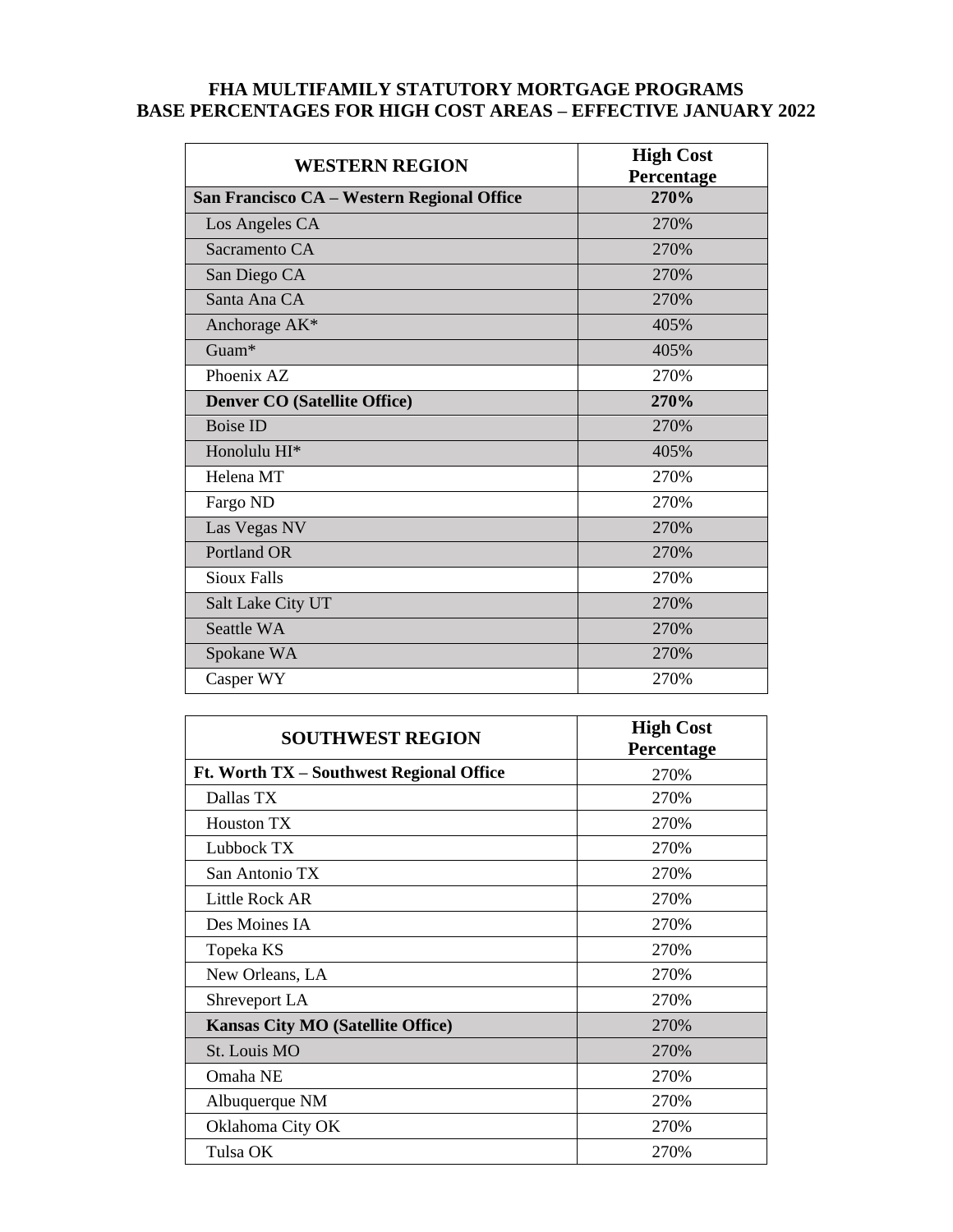| <b>SOUTHEAST REGION</b>                   | <b>High Cost</b><br>Percentage |
|-------------------------------------------|--------------------------------|
| Atlanta GA – Southeast Regional Office    | 270%                           |
| Birmingham AL                             | 270\%                          |
| <b>Jacksonville FL (Satellite Office)</b> | 270%                           |
| Key West FL                               | 270%                           |
| Miami FL                                  | 270%                           |
| Tampa FL                                  | 270%                           |
| Louisville KY                             | 270%                           |
| Jackson MS                                | 270%                           |
| Greensboro NC                             | 270%                           |
| San Juan PR                               | 270%                           |
| Columbia SC                               | 270%                           |
| Knoxville TN                              | 270%                           |
| Memphis TN                                | 270%                           |
| Nashville TN                              | 270%                           |
| US Virgin Islands*                        | 405%                           |

| <b>MIDWEST REGION</b>                       | <b>High Cost</b><br>Percentage |
|---------------------------------------------|--------------------------------|
| <b>Chicago IL – Midwest Regional Office</b> | 270\%                          |
| Springfield IL                              | 270\%                          |
| Indianapolis IN                             | 270\%                          |
| <b>Detroit MI (Satellite Office)</b>        | 270\%                          |
| Grand Rapids MI                             | 270\%                          |
| <b>Minneapolis MN (Satellite Office)</b>    | 270\%                          |
| Cincinnati OH                               | 270\%                          |
| Cleveland OH                                | 270\%                          |
| Columbus OH                                 | 270\%                          |
| Milwaukee WI                                | 270%                           |